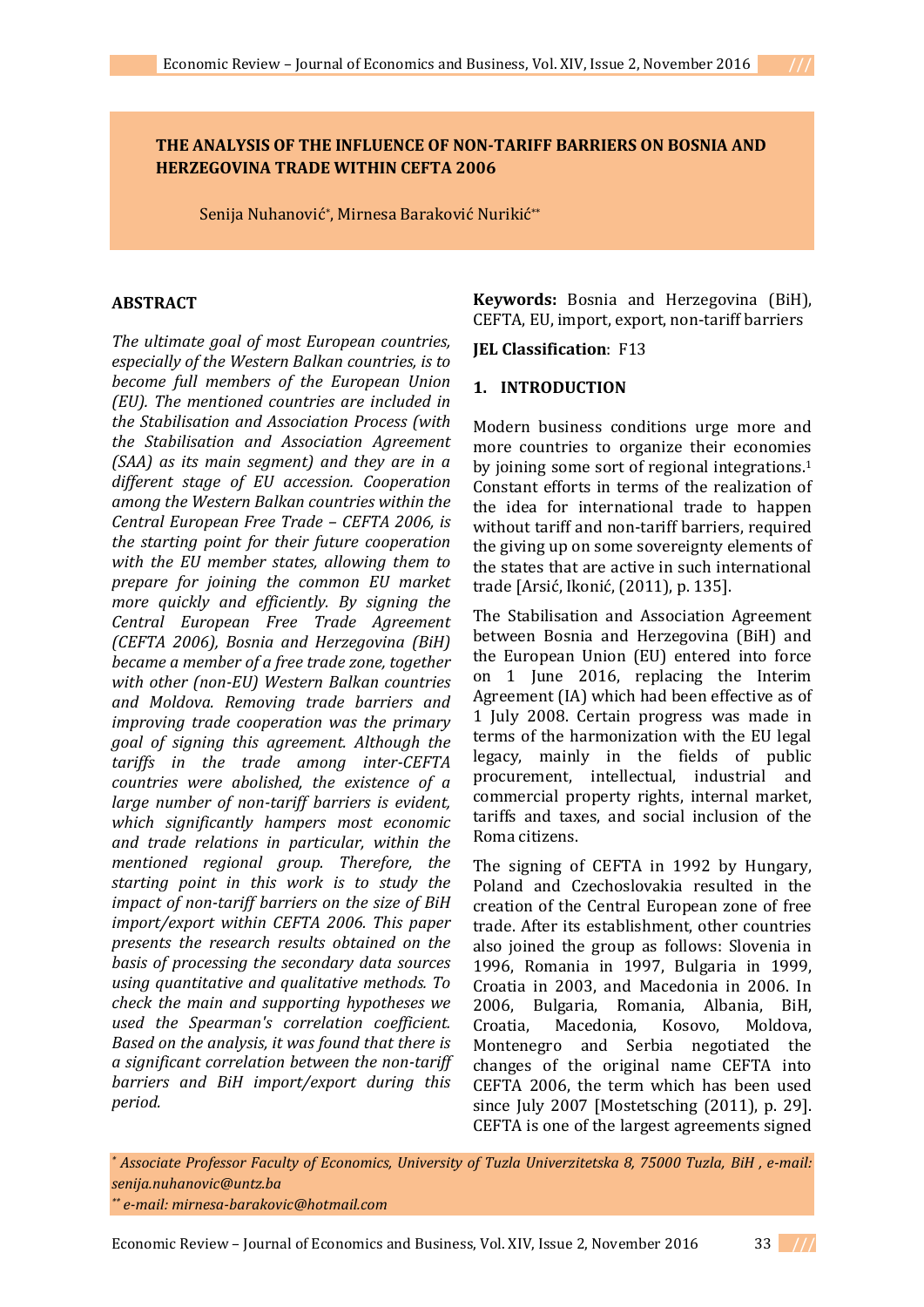by BiH and it is the second largest export market of our country after the EU. The membership in this free trade zone facilitates the country's preparation to join the EU, which is why CEFTA has a temporary character valid until all the signatories become the full members of the EU. The main reason for large export into the CEFTA countries is the similarity of economies, geographic positions, languages, customs, etc., along with the fact that the export prior to country's signing the agreement was largely oriented to the CEFTA member states. Regardless of the fact that domestic companies from BiH export to the CEFTA member states more easily due to lack of tariffs, non-tariff barriers still pose a significant problem. Apart from the trade component, the main reason for the establishment of CEFTA was to attract foreign investment to this region. However, even though tariffs among the CEFTA members were abolished, there are still numerous problems slowing down and preventing free cooperation of these states. While exporting from BiH, firms face many obstacles such as: complex administrative procedures, technical barriers, as well as a lengthy period for obtaining the necessary permits. One of the causes of non-tariff barriers is the fact that the EU standards are not identically adopted in all the countries. The problem is primarily in the fact that, unlike the tariff barriers, the nontariff ones are not easily evident and transparent. In the context of joining the World Trade Organization (WTO) and the EU, the CEFTA member states need to implement the reforms for improving access to market, facilitate foreign ownership, and remove discriminatory policies against foreign companies. However, various political obstacles of the countries still limit the expansion of trade [Handjiski, Šestović, (2011), p. 4].

In accordance to the instruments used for the protection against foreign competitors, the basic division of foreign trade barriers is into tariff and non-tariff barriers. Tariffs bring a state the income and are seen as a certain tax on goods and services traded. Non-tariff

barriers are the procedures taken by one or several countries used to limit or "unnaturally" stimulate free trade. They are devised to protect domestic economy against foreign competition and their primary intention is not to increase budget income. In the last fifty years, or longer, trade liberalization significantly reduced the importance of tariffs as the traditional form of protection of national economies, leading to the significant development of non-tariff barriers. There are numerous researches on the influence of tariff barriers. On the other hand, non-tariff barriers are difficult to discover, which is why the research into this field is much more complex.

### **2. REVIEW OF PREVIOUS RESEARCH**

By analyzing the literature in this field, one can conclude that there are numerous researches dealing with the influence of nontariff barriers on trade relations between countries. This is particularly evident after the findings that tariff barriers are not the only ones that affect economic flows and that nontariff barriers have a much more destructive role than high interest rates.

Kurtović, Šiljković and Dasić (2013) analyzed the effects of non-tariff barriers on BiH trade flow with the CEFTA 2006 member states. They concluded that the establishment of CEFTA 2006 improves the economic position of BiH when compared to the period of the Stability Pact for South Eastern Europe. By its membership in CEFTA 2006, BiH managed to reduce its trade deficit, i.e. import exceeding its export. After Croatia's exit from CEFTA on 1 July 2013, BiH and Serbia became the most important trade partners of CEFTA 2006. These authors also confirmed the fact that CEFTA 2006 made a significant advancement in removing non-tariff barriers in the countries. The elimination of non-tariff barriers among the member states and accepting the rules of the WTO and EU directives mean faster accession of these countries to the EU and their increased competitiveness. In this respect, the authors found that BiH did not completely fulfill the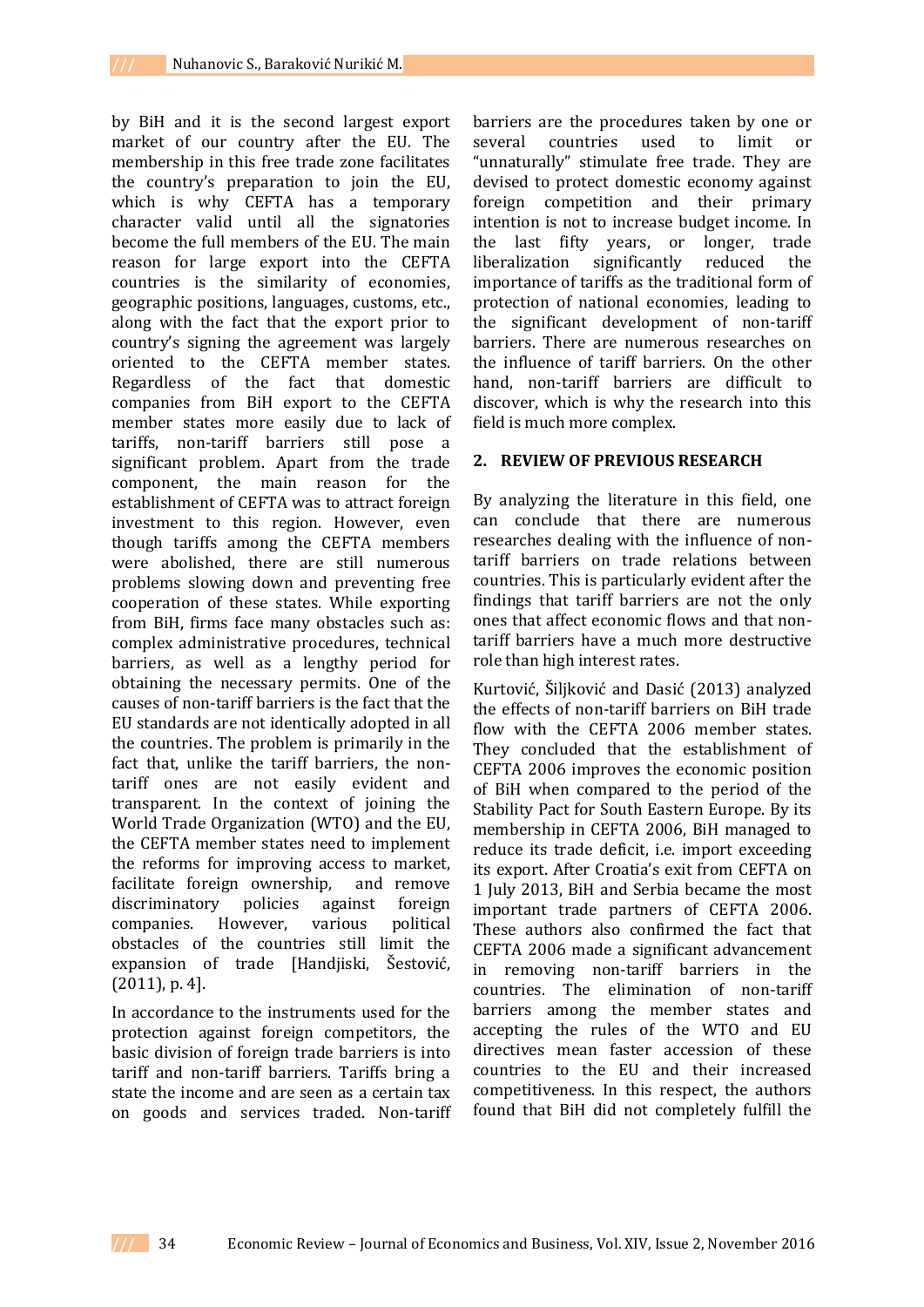EU directives related to the elimination of non-tariff barriers, which is why BiH reduces its role in trade with other member states. The authors concluded that if BiH wants to strengthen its competitiveness and thus reaches faster access to the EU, it needs to make and implement reforms in the area of technical, sanitary, and phytosanitary barriers.

Bjelić, Dragutinović Mitrović, and Popović Petrović (2013) studied non-tariff barriers in the Western Balkan countries and tested them based on the gravity model. They concluded that non-tariff barriers are becoming the main obstacle in international trade, after tariffs have been significantly reduced in multilateral trade negotiations. Some non-tariff barriers were regulated after the signing of the General Agreement on Tariffs and Trade (GATT) in 1947 and were termed as traditional nontariff barriers, but other non-regulated nontariff barriers in the GATT/WTO system, such as technical and administrative barriers, are some of more important protectionist measures used today. The Western Balkan countries intensively trade with the EU but also within CEFTA 2006. Some researches show that the aplication of non-tariff barriers differs depending on the target market. In other words, exporting countries are usually differently affected by technical and administrative barriers, depending on the structure of their export products and markets. The analysis of the Western Balkans indicates that technical barriers in trade are the major obstacle for goods to be exported into the EU. Administrative barriers are also an important factor affecting the trade between the Western Balkan countries and the EU, but these effects are not significantly larger than those valid for the trade among the Western Balkan countries. As these authors state, the reason lies in the fact that there is still a strong positive influence of the integration in CEFTA 2006 in the observed period.

Mojsoska-Blazevski and Petreski studied the specific features of the Macedonian trade with the neighboring countries, with the particular emphasis on the trade with the CEFTA and EU

member states. By applying the gravity model, they concluded that trade relations among the countries depend on the level of Gross Domestic Product per capita. They further stated that profit realized in free trade is not equal to the one realized within CEFTA 2006. It is important to mention that these authors did not identify extra profit to be made as a consequence of the CEFTA 2006 membership, due to non-tariff barriers (technical, sanitary, phytosanitary), time and costs of import and export, etc.

There are also the studies made by CEFTA 2006, such as *''Eliminations of non-tariff barriers in CEFTA (2012)''* or those made by the Agency for Statistics in BiH – *''Trade exchange of Bosnia and Herzegovina with foreign countries''*, The Central Bank of BiH – Bulletin, etc.

# **3. RESEARCH METHODOLOGY**

The main research hypothesis is postulated as follows: Non-tariff barriers, primarily administrative, technical, sanitary, and phytosanitary, affect BiH import/export within the free trade zone CEFTA.

On the basis of this research hypothesis, independent and dependent variables can be identified. Independent variables are nontariff barriers including administrative, technical, sanitary, and phytosanitary barriers, while the dependent variable is BiH import/export.

Apart from the research hypothesis, the following working hypothesis is postulated:

 Enforcement of non-tariff barriers by one country affects the introduction of counterbarriers by another country.

The research is based on the qualitative and quantitative analysis of foreign trade among certain countries, with the usage of secondary data sources related to the available referential literature and websites offering statistical and general data necessary for the research. The methods used include analysis and synthesis, induction and deduction, classification, systematization, and generalization. Based on the collected data,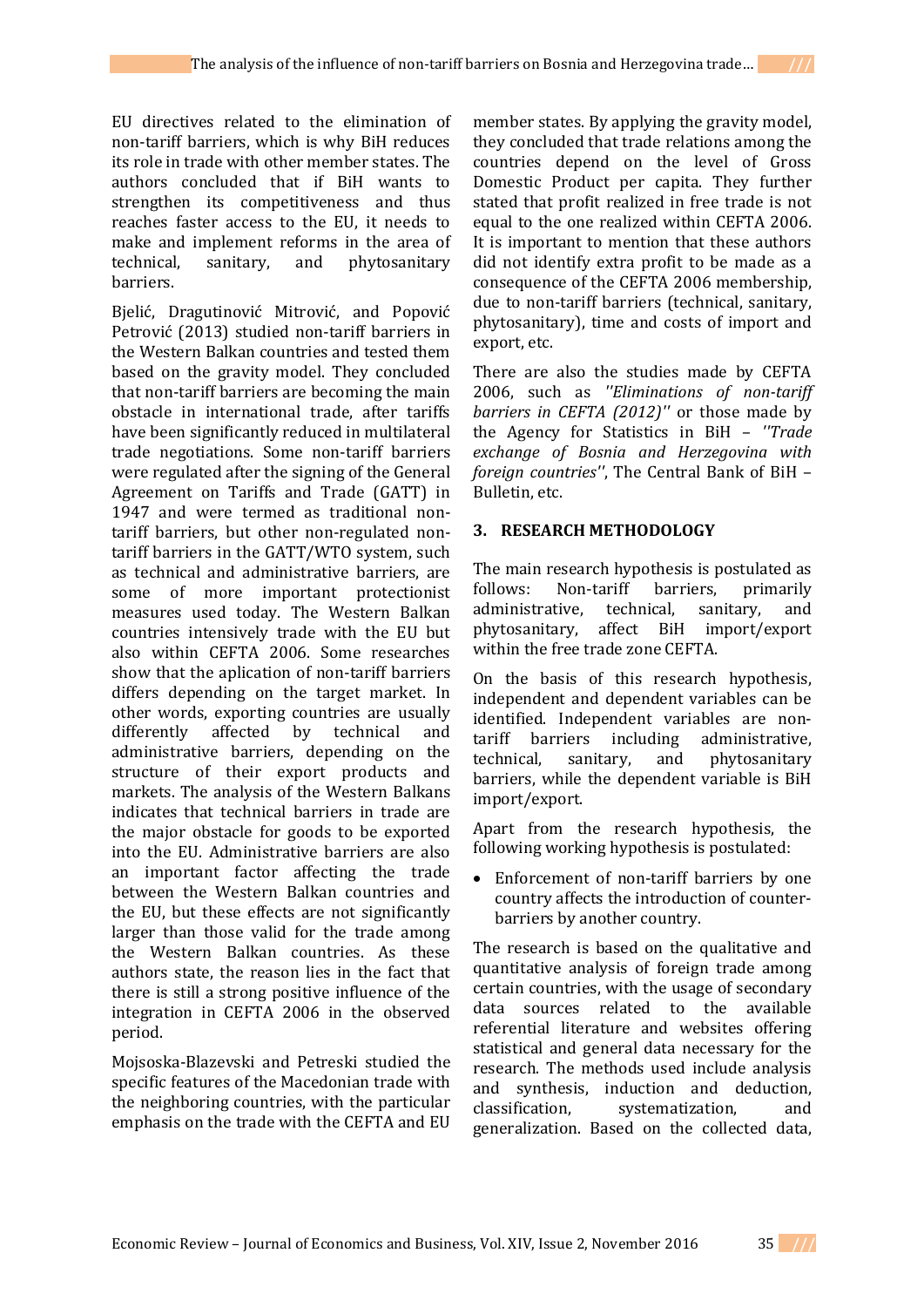statistical methods (correlation coefficient and arithmetic mean) are used as well as the comparative method. The ranges of administrative, technical, sanitary, and phytosanitary barriers serve as the indicators of these measures in the selected countries. The correlation coefficient is used to explain the relationship between dependent and independent variables. The results are explained based on the postulated hypotheses.

### **4. RESULTS AND DISCUSSION**

Different levels of adaptation to the EU rules created differences among countries. The CEFTA members attempt to solve these issues

in order to ensure free trade. BiH, as one of the CEFTA 2006 member states, exports a considerable part of its products into the neighboring countries and imports from them as well. As it can be seen in Graph 1, the largest export and import market for BiH in 2013 and 2014 is the market of the EU. The second position is occupied by export and import to the CEFTA member states, which means that this market is a very important segment for BiH. As Perčo (2014) claim, similar economies of the member states made the CEFTA market one of the most attractive markets for domestic companies, already traditionally inclined to the markets of the neighboring countries.



Graph 1. BiH import and export by regions for 2013 and 2014 *Source: Authors' calculations based on the data available at:* [http://komorabih.ba/wp](http://komorabih.ba/wp-content/uploads/2013/05/cefta_eu_efta_2014_bih.pdf)[content/uploads/2013/05/cefta\\_eu\\_efta\\_2014\\_bih.pdf](http://komorabih.ba/wp-content/uploads/2013/05/cefta_eu_efta_2014_bih.pdf)*, accessed 21 December 2015*

Non-tariff barriers include a wide range of measures which can significantly affect trade flows in general as well as trade flows among the CEFTA 2006 members. All non-tariff barriers can be divided into administrative, technical, sanitary, and phytosanitary barriers. Each of the given types has several manifestations but only the basic ones are discussed in the article.

Administrative non-tariff barriers in international trade are a group of non-tariff barriers that are the result of application of either the administrative rules in the form of laws and decrees or the procedures negatively affecting the realization of foreign trade – import and export – and which function as

protectionist measures in many countries of the world [Popović-Petrović (2012), pp. 30- 31]. Baldwin (1970) states that the fact that these measures are the barriers to international trade is supported by their very name *administrative hindrances to trade*.

Technical barriers to trade can be said to be the obstacles to free international trade resulting from the implementation of various technical regulations, their appropriate standards and other administrative requirements related to the characteristics and quality of products, introduced by countries for the protection of consumers' health and safety and sometimes misused as a protectionist measure [Bjelić (2004), p. 152].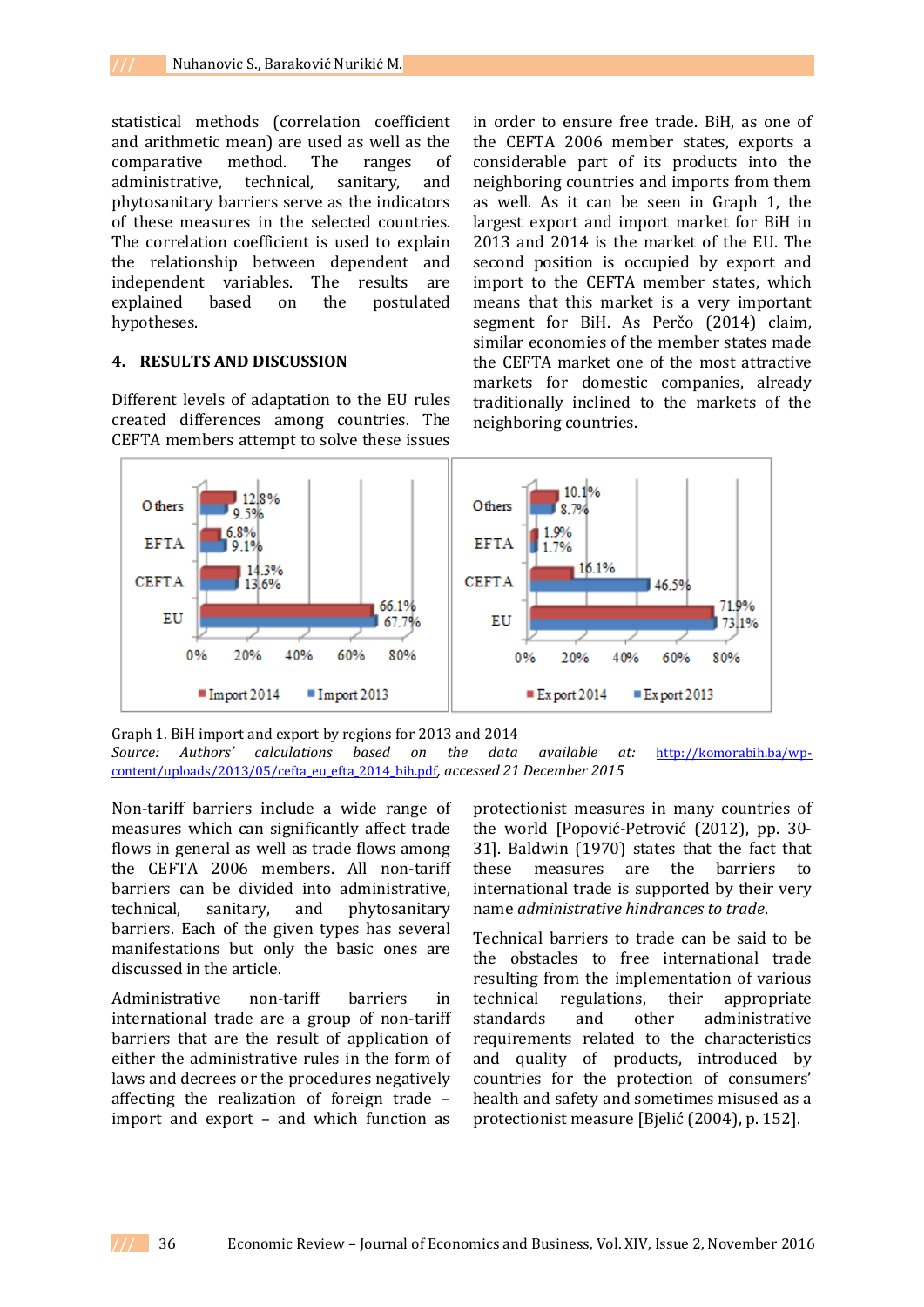Sanitary and phytosanitary measures are a heterogeneous group which includes the following: various laws, orders, regulations, procedures, and assessment criteria for processing methods; procedures for testing, controlling, issuing certificates and permits; procedures for sampling and risk assessment; as well as the requirements related to package and labeling of goods, provided that they ensure food safety [Popović-Petrović (2012), p. 64].

The CEFTA 2006 members precisely defined the final deadline for the harmonization of the following types of barriers [Jelisavac and Zirojevic (2008), p. 104]:

- technical trade barriers until 31 December 2010 all the member states are obliged to harmonize the procedure;
- competitiveness until 1 May 2010 all the companies, including the public ones, start implementing the principles of competitiveness;
- public procurement until 1 May 2010 all the member states should have secured the non-discrimination and equal treatment for all the participants;
- protection of intellectual property until 1 May 2014 all the countries must respect the previously adopted rules.

The Organization for Economic Cooperation and Development (OECD) study titled Elimination of non-tariff barriers in CEFTA, conducted in 2010, covered the following types of non-tariff measures (measures can be given the values 1 to 5, whereby 1 is the lowest grade which denotes low quality, and the highest grade being 5, meaning excellent regulation) [CEFTA (2012), pp. 21-87]:

1. *Administrative barriers to trade –* ABT – creating national websites with high quality information, establishing enquiry points for customs, involvement of the trade community, advance rulings, appeal procedures, fees and charges, documents and electronic automation, customs procedures and processes, and domestic and international agency cooperation.

- 2. *Technical barriers to trade –* TBT standardization and external cooperation, transposition of EU technical regulations into priority sectors, adoption of EU standards in priority sectors, accreditation and external cooperation, infrastructure and procedure conformity assessment, and information and notification mechanism.
- 3. *Sanitary and phytosanitary measures –* SPS – institutional framework for SPS measures, level of cooperation among SPS agencies at the intra-CEFTA and external levels, framework legislation of SPS measures, transposition of EU SPS measures, and information and notification mechanism.



Graph 2. Administrative, technical, sanitary, and phytosanitary barriers in the countries in the region

*Source: Authors' calculations based on the data obtained through the CEFTA study titled Elimination of Non-Tariff Barriers in CEFTA*

The following table shows the data for the CEFTA 2006 countries obtained in the study titled *Doing business 2015* conducted by the World Bank. The study was aimed at providing information on the countries' ranking by quality and quantity of their foreign trade. The indicators taken for measurement included time and costs, either necessary or emerging, for export or import of goods into the country by sea (not including customs duties) and the number of documents required for all the related procedures. The best ranked country among the CEFTA 2006

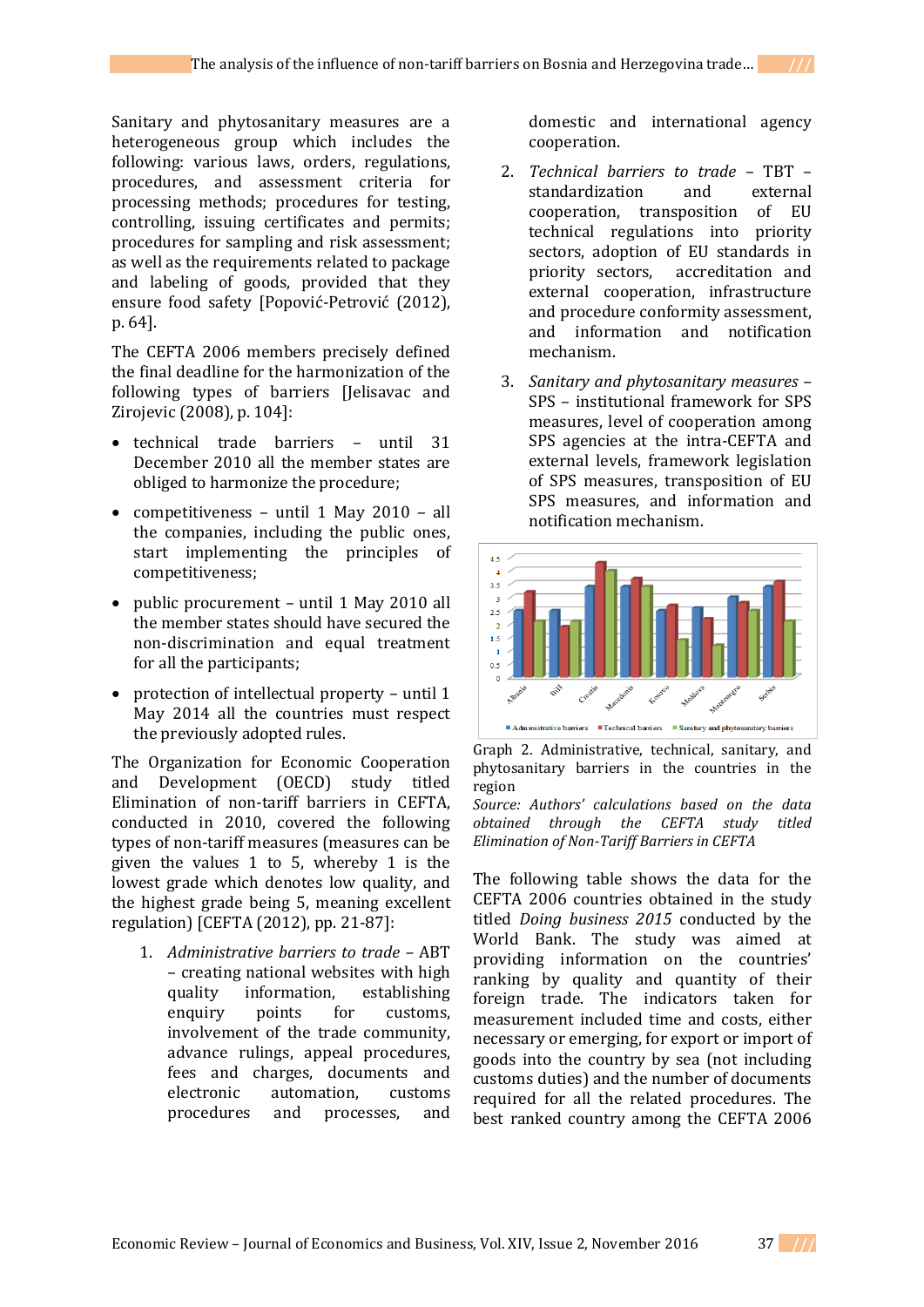members is Montenegro, primarily since it does not require a large number of documents for the goods going through the customs and the export/import costs per container are not as high as in other countries. The second place is taken by Macedonia, which requires fewer days for export and import but the export/import costs are significantly higher.

The last country is Moldova, with a recordhigh number of days necessary for goods to pass its territory. All this leads us to the conclusion that complicated procedures, meaning administrative and technical barriers, affect international trade flows. The data presented are for the period 2014-2015.

|                   | Foreign<br>trade<br>(rank) | Number of<br>documents<br>export | <b>Export</b><br>time (in<br>days) | <b>Export costs</b><br>(US \$ per<br>container) | Number of<br>documents<br>import | Import<br>time (in<br>days) | <b>Export</b><br>costs (US \$<br>per<br>container) |
|-------------------|----------------------------|----------------------------------|------------------------------------|-------------------------------------------------|----------------------------------|-----------------------------|----------------------------------------------------|
| <b>Montenegro</b> | 52                         | 6                                | 14                                 | 985                                             |                                  | 14                          | 985                                                |
| <b>Macedonia</b>  | 85                         | b                                | 12                                 | 1,376                                           | 8                                | 11                          | 1,380                                              |
| <b>Albania</b>    | 95                         | ⇁                                | 19                                 | 745                                             | 8                                | 18                          | 730                                                |
| <b>Serbia</b>     | 96                         | 6                                | 12                                 | 1,635                                           | ⇁                                | 15                          | 1,910                                              |
| <b>BiH</b>        | 104                        | 8                                | 16                                 | 1,260                                           | 8                                | 13                          | 1,200                                              |
| <b>Kosovo</b>     | 118                        | 8                                | 15                                 | 1,695                                           | ⇁                                | 15                          | 1,730                                              |
| <b>Moldavia</b>   | 152                        | 9                                | 23                                 | 1,510                                           | 11                               | 27                          | 1,870                                              |

Table 1. The CEFTA 2006 members' free trade ranking

*Sources: Adopted pursuant to the data obtained in the study Doing Business 2015*

In order to examine the influence of administrative and technical barriers on countries' foreign trade, we use the data presented in Graph 2. A more detailed analysis requires the data on the volume of

export and import within CEFTA 2006 for the last three available years (2012, 2013, and 2014), as these data are available and taken from the CEFTA 2006 official website.

Table 2. Non-tariff barriers, import into the CEFTA 2006 members and export from the CEFTA 2006 members for *2012, 2013 and 2014 (export and import data given in thousands of BAM)*

|                           | <b>ABT</b> | <b>TBT</b> | <b>SPS</b> |           | <b>Import into the CEFTA 2006 members</b> |           | <b>Export from the CEFTA 2006 members</b> |           |           |  |
|---------------------------|------------|------------|------------|-----------|-------------------------------------------|-----------|-------------------------------------------|-----------|-----------|--|
|                           |            |            |            | 2012      | 2013                                      | 2014      | 2012                                      | 2013      | 2014      |  |
| <b>Albania</b>            | 2.5        | 3.2        | 2.1        | 163,828   | 134,360                                   | 248.644   | 76,469                                    | 98.963    | 188,366   |  |
| <b>BiH</b>                | 2.5        | 1.9        | 2.1        | 915,259   | 866,922                                   | 858,583   | 626,105                                   | 642,963   | 682,942   |  |
| <b>Macedonia</b>          | 3.4        | 3.7        | 3.4        | 273,735   | 277,668                                   | 495.317   | 369,069                                   | 309,926   | 566,711   |  |
| <b>Moldavia</b>           | 2.6        | 2.2        | 1.2        | 6,180     | 7,504                                     | 15,236    | 1,154                                     | 1,573     | 3,054     |  |
| <b>Montenegro</b>         | 3.0        | 2.8        | 2.5        | 384,071   | 367,268                                   | 687,091   | 109,117                                   | 123,718   | 185,771   |  |
| <b>Serbia</b>             | 3.4        | 3.6        | 2.1        | 581,732   | 521,494                                   | 754,958   | 1,193,092                                 | 1,233,786 | 2.397.243 |  |
| <b>Kosovo</b>             | 2.5        | 2.7        | 1.4        | 370,520   | 352,855                                   | 676,233   | 48,841                                    | 51,591    | 104,514   |  |
| <b>Total</b><br>CEFTA2006 | 2.97       | 2.9        | 2.4        | 2,695,325 | 2,528,071                                 | 3,736,062 | 2,423,847                                 | 2,462,519 | 4,128,601 |  |

*Source: [http://192.232.255.119/~cefta/sites/default/files/Cefta\\_trade\\_statistics\\_1HY2014-low.pdf,](http://192.232.255.119/~cefta/sites/default/files/Cefta_trade_statistics_1HY2014-low.pdf)  [http://www.cefta.int/sites/default/files/Cefta\\_trade\\_statistics\\_1H-2013-2k.pdf,](http://www.cefta.int/sites/default/files/Cefta_trade_statistics_1H-2013-2k.pdf) [http://www.cefta.int/sites/default/files/Cefta\\_trade\\_1h2012.pdf](http://www.cefta.int/sites/default/files/Cefta_trade_1h2012.pdf) accessed: 15 December 2015*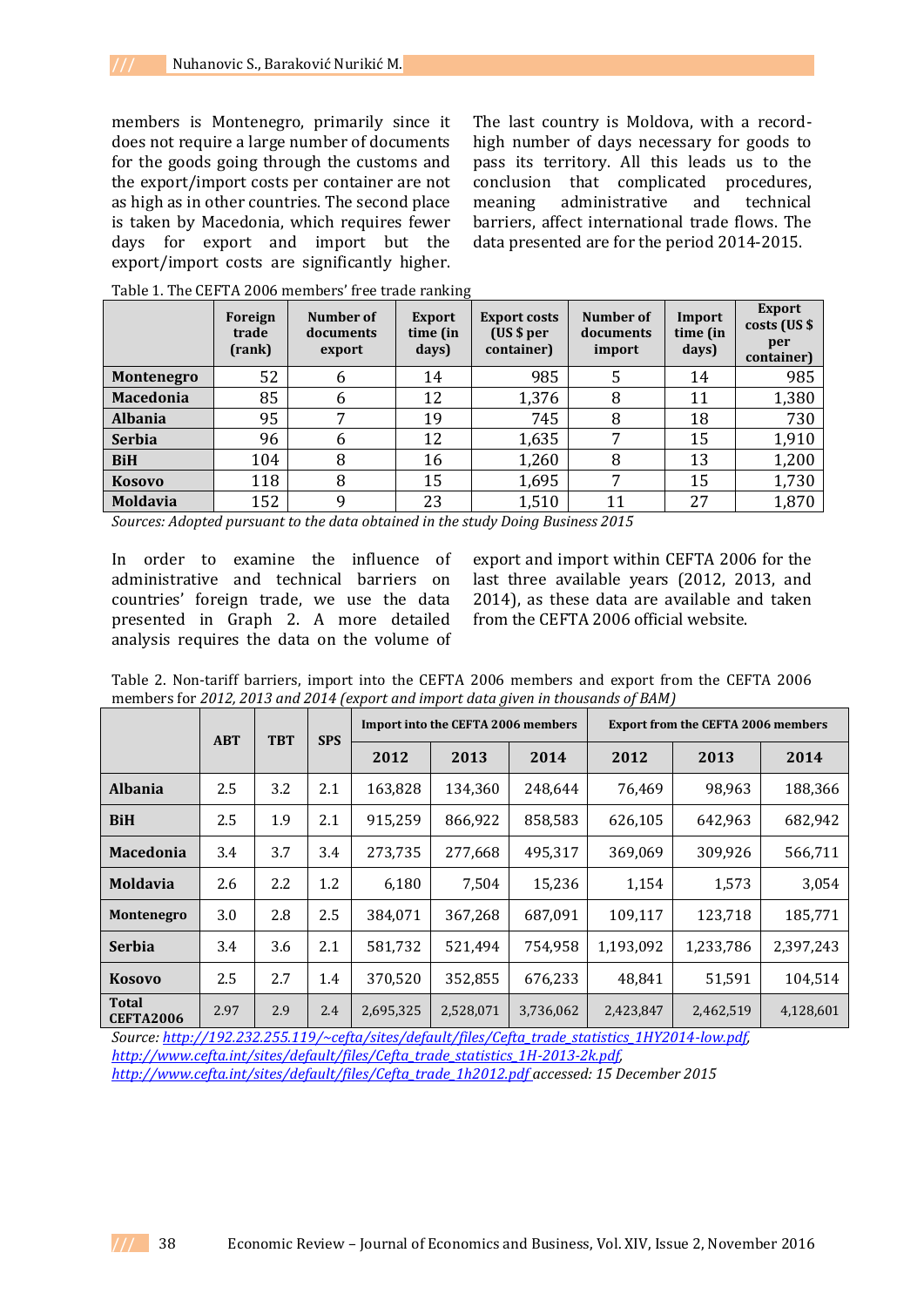In order to confirm the postulated hypothesis, Spearman's correlation coefficient is used, calculated by the following formula:

$$
r_s = 1 - 6 * \frac{\sum_{i=1}^{n} d_i^2}{n^3 - n}
$$

whereby:

 $d_i = r_x - r_y$ , where  $d_i$  – the difference between the dependent and independent variables,  $r_x$  – the rank of variable x (the dependent variable), *r<sup>y</sup>* – the rank of variable y (the independent variable), n is the number of variables,  $r_s$  – rank correlation. The correlation coefficient can take the values  $-1 \le r_s \le 1$ , when  $r_s < 0$  there is a negative correlation (increase in the variable x decreases the variable y), *rs*>0 there is a positive correlation (increase in the variable x increases the variable y), the closer

 $r<sub>s</sub>$  is to -1 or 1 there is a perfect negative or perfect positive correlation, respectively.

Since the calculation of this coefficient requires the ranking of the dependent and independent variables, the following part shows the ranks for ABT, TBT, and SPS (labeled as  $R_A$ ,  $R_T$  and  $R_S$  respectively); import  $(R<sub>I</sub>)$ ; export  $(R<sub>E</sub>)$ ; competitiveness  $(R<sub>C</sub>)$ , while *d<sup>i</sup>* marks the differences between the variables.

The comparison of the ratio of import and administrative, technical, sanitary, and phytosanitary barriers for three observed years (2012, 2013, and 2014) may bring the conclusions about their mutual relation for the observed period, which leads to the general conclusion on their correlation.

Table 3. The ranking of import and administrative, technical, sanitary, and phytosanitary barriers *(2012, 2013 and 2014)*

|                 | $R_{I1}$ | $R_{I2}$            | $R_{I3}$ | $R_{A}$ | $R_{\rm T}$ | R <sub>S</sub> | $d_i$ (IA)       | $d_i(IT)$ | $d_i(IS)$ | $d_i[IA]^2$ | $d_i(\text{IT})^2$ | $d_i$ (IS) <sup>2</sup> |
|-----------------|----------|---------------------|----------|---------|-------------|----------------|------------------|-----------|-----------|-------------|--------------------|-------------------------|
| <b>Albania</b>  | 6        | 6                   | 6        | 5       | 3           | 3              | 1                | 3         | 3         |             | 9                  | 9                       |
| <b>BiH</b>      | 1        | 1                   |          | 6       | 7           | 4              | -5               | -6        | $-3$      | 25          | 36                 | 9                       |
| Macedonia       | 5        | 5                   | 5        |         | ┻           |                | 4                | 4         | 4         | 16          | 16                 | 16                      |
| <b>Moldavia</b> | 7        | 7                   | 7        | 4       | 6           | 7              | 3                |           | $\Omega$  | 9           | 1<br>$\mathbf{I}$  | $\mathbf{0}$            |
| Montenegro      | 3        | 3                   | 3        | 3       | 4           | 2              | $\boldsymbol{0}$ | $-1$      |           | 0           |                    |                         |
| <b>Serbia</b>   | 2        | າ<br>$\overline{a}$ | າ<br>∠   | າ<br>4  | 2           | 5              | $\theta$         | $\theta$  | $-3$      | $\theta$    | $\theta$           | 9                       |
| <b>Kosovo</b>   | 4        | 4                   | 4        | 7       | 5           | 6              | $-3$             | $-1$      | $-2$      | 9           | 1<br>л.            | 4                       |
| <b>TOTAL:</b>   |          |                     |          |         |             |                |                  |           |           | 60          | 64                 | 48                      |

*RI1 – the rank of import for 2012, RI2 -the rank of import for 2013, RI3 -the rank of import for 2014 Source: Authors' calculations*

Table 3 shows that the ranks of import for all the three observed years remained the same (unchanged), which is why their correlation coefficients are equal. This is why the correlation coefficients are calculated for one year and those for the remaining two years shall remain the same.

After including the obtained data in the above given formula for calculating the correlation coefficient, we obtain the following:

The correlation coefficient between ABT and import: *rs* = -0.071

The correlation coefficient between TBT and import: *rs* = -0.14

The correlation coefficient between SPS and import:  $r_s = 0.14$ 

Since the obtained correlation coefficients for administrative and technical barriers are negative, it means that there is a negative correlation between the observed variables. In other words, increase in administrative and technical barriers in mutual trade affects the decrease of BiH import. Sanitary and phytosanitary barriers, sometimes regarded as a part of administrative barriers, have a positive correlation with import.

The situation for export is somewhat different. When a country exports some product into other countries within CEFTA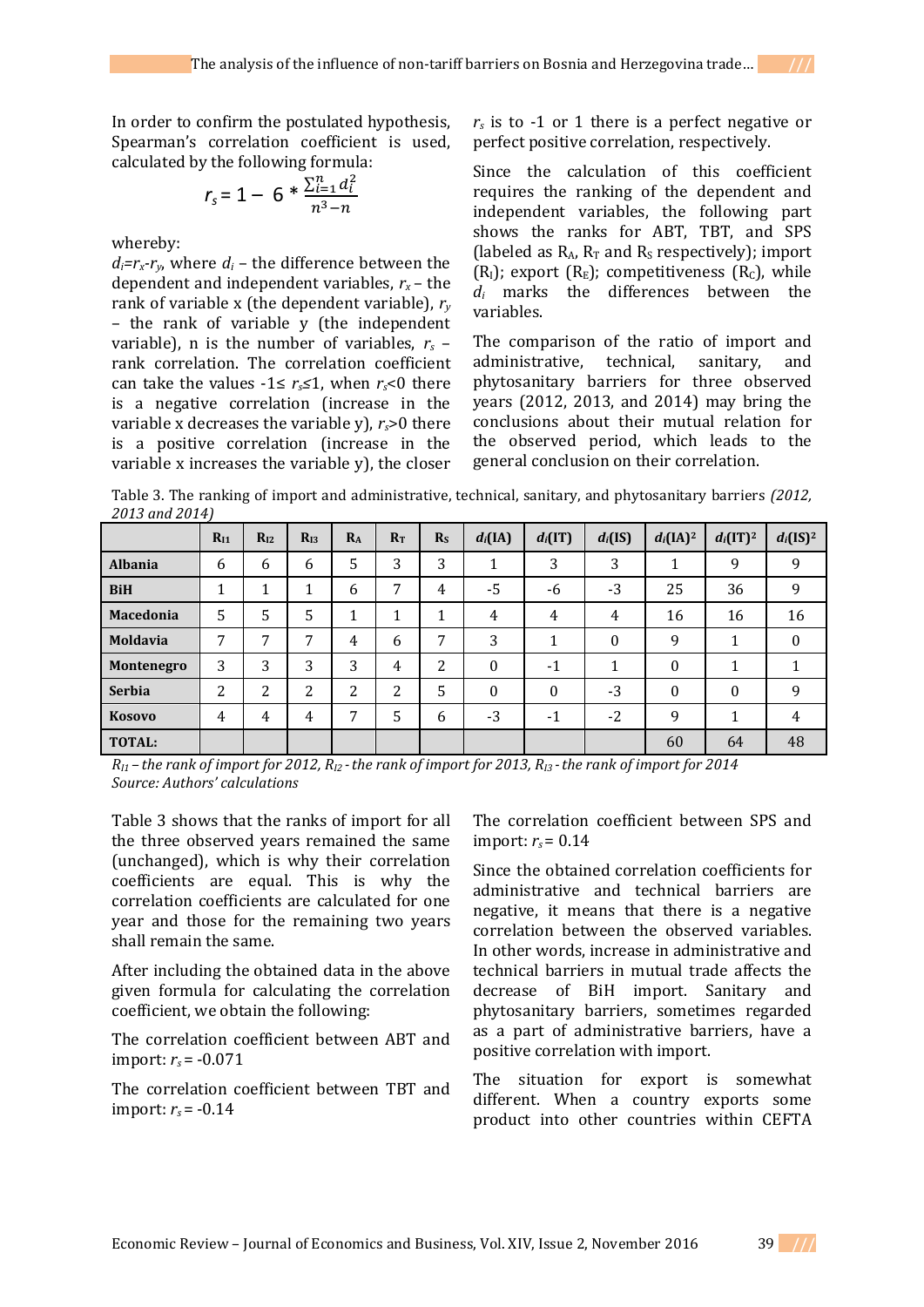2016, its total export into other CEFTA countries needs to be compared to the total non-tariff barriers existing in those countries.

The following two tables show the data for the observed period.

Table 4. The ranking of export and administrative, technical, sanitary, and phytosanitary barriers *(2012 and 2013)*

|                  | $R_{E1}$ | $R_{E2}$ | $R_{A}$ | $R_T$ | $R_{S}$ | $d_i$ (EA) | $d_i(ET)$        | $d_i$ (ES) | $d_i(\mathrm{IE})^2$ | $d_i$ (ET) <sup>2</sup> | $d_i$ (ES) <sup>2</sup> |
|------------------|----------|----------|---------|-------|---------|------------|------------------|------------|----------------------|-------------------------|-------------------------|
| <b>Albania</b>   | 5        | 5        |         | 5     | 3       | 4          | $\boldsymbol{0}$ | 2          | 16                   | $\overline{0}$          |                         |
| <b>BiH</b>       | 2        | 2        | 2       |       | 4       | 0          |                  | $-2$       | $\Omega$             |                         |                         |
| <b>Macedonia</b> | 3        | 3        | 6       | 7     | 7       | $-3$       | $-4$             | -4         | 9                    | 16                      | 16                      |
| <b>Moldavia</b>  | 7        | 7        | 4       | 2     | 1       | 3          | 5                | 6          | 9                    | 25                      | 36                      |
| Montenegro       | 4        | 4        | 5       | 4     | 6       | $-1$       | $\theta$         | $-2$       |                      | $\boldsymbol{0}$        | 4                       |
| <b>Serbia</b>    | 1        | 1        | 7       | 6     | 5       | -6         | $-5$             | -4         | 36                   | 25                      | 16                      |
| <b>Kosovo</b>    | 6        | 6        | 3       | 3     | 2       | 3          | 3                | 4          | 9                    | 9                       | 16                      |
| <b>TOTAL:</b>    |          |          |         |       |         |            |                  |            | 80                   | 76                      | 96                      |

*RE1 -the rank of export for 2012, RE2 -the rank of export for 2013 Source: Authors' calculations*

Table 5. The ranking of export and administrative, technical, sanitary, and phytosanitary barriers *(2014)*

|                  | $R_{E}$ | $R_{A}$ | $R_T$ | R <sub>S</sub> | $d_i$ (EA)     | $d_i(\text{ET})$ | $d_i$ (ES)     | $d_i$ (EA) <sup>2</sup> | $d_i$ (ET) <sup>2</sup> | $d_i$ (ES) <sup>2</sup> |
|------------------|---------|---------|-------|----------------|----------------|------------------|----------------|-------------------------|-------------------------|-------------------------|
| <b>Albania</b>   | 4       | 1       | 5     | 3              | 3              | $-1$             |                | 9                       |                         |                         |
| <b>BiH</b>       | າ<br>∠  | 2       | 1     | 4              | 0              |                  | -2             | $\boldsymbol{0}$        |                         |                         |
| <b>Macedonia</b> | 3       | 6       | 7     | ⇁              | $-3$           | $-4$             | -4             | 9                       | 16                      | 16                      |
| <b>Moldavia</b>  | 7       | 4       | 2     |                | 3              | 5                | 6              | 9                       | 25                      | 36                      |
| Montenegro       | 5       | 5       | 4     | 6              | $\overline{0}$ |                  | $-1$           | $\boldsymbol{0}$        |                         |                         |
| <b>Serbia</b>    | 1       | 7       | 6     | 5              | $-6$           | $-5$             | -4             | 36                      | 25                      | 16                      |
| <b>Kosovo</b>    | 6       | 3       | 3     | 2              | 3              | 3                | $\overline{4}$ | 9                       | 9                       | 16                      |
| <b>TOTAL:</b>    |         |         |       |                |                |                  |                | 72                      | 78                      | 90                      |

*Source: Authors' calculations*

As in the previous case, after including the obtained data in the above given formula for calculating the correlation coefficient, we obtain the following values for the years 2012 and 2013 (since the ranks of export in that period were identical):

The correlation coefficient between ABT and export: *rs* = - 0.43

The correlation coefficient between TBT and export: *rs* = - 0.36

The correlation coefficient between SPS and export: *rs* = - 0.71

The correlation coefficients for the year 2014 have the following values:

The correlation coefficient between ABT and export:  $r_{s}$  = - 0.26

The correlation coefficient between TBT and export: *rs* = - 0.39

The correlation coefficient between SPS and export:  $r_s$  =  $-$  0.61

According to the calculated coefficients for the entire observed period there is a negative correlation between the observed variables, which confirms the second supporting hypothesis that administrative, technical, sanitary, and phytosanitary barriers affect export in such a way that the increase in these barriers leads to the decrease of BiH export. Sanitary and phytosanitary barriers affect the export of goods and services most since the obtained values of their correlation coefficients are the highest.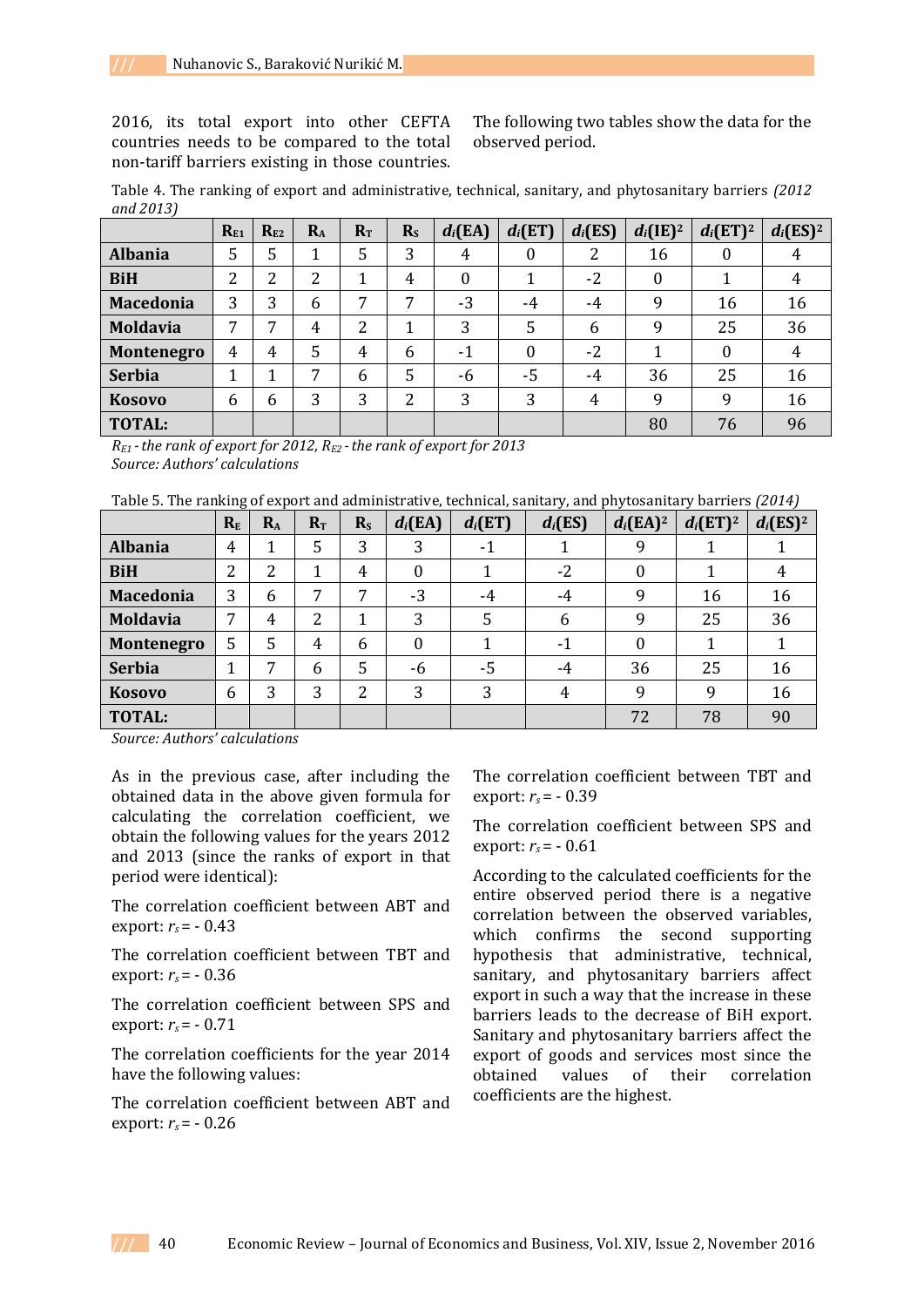As the data are available for the import into the CEFTA 2006 members and for the export from the CEFTA 2006 members, they can be used so as to show the situation with the introduction of counter barriers. The ranking of import and export gives the correlation coefficient with the value of  $r_s = 0.32$ , which

indicates the existence of a positive correlation between the variables. This confirms the hypothesis that the enforcement of administrative, technical, sanitary, and phytosanitary barriers by one country affects the introduction of counter-barriers by another country.

|                  | <b>RI</b> | <b>RE</b> | $d_i(IE)$ | $d_i(\mathrm{IE})^2$ |
|------------------|-----------|-----------|-----------|----------------------|
| <b>Albania</b>   |           | 4         | າ         |                      |
| <b>BiH</b>       |           |           |           |                      |
| <b>Macedonia</b> | 5         | 3         | າ         |                      |
| <b>Moldavia</b>  |           |           |           |                      |
| Montenegro       | 3         |           | $-2$      |                      |
| <b>Serbia</b>    | າ         |           |           |                      |
| <b>Kosovo</b>    |           |           | $-2$      | 4                    |
| <b>TOTAL:</b>    |           |           |           | 18                   |

Table 6. The ranking of import and export by the CEFTA 2006 members

*Source: Authors' calculation*

By confirming the supporting hypotheses, we confirmed the main research hypothesis that administrative, technical, sanitary, and phytosanitary barriers indeed affect international trade flows.

# **5. CONCLUSION AND RECOMMENDATIONS**

One of the basic goals of BiH is to increase its share in international trade. To achieve this, the state, among other things, signs bilateral or regional trade agreements, which include considerable trade liberalization. One of the most important agreements is certainly CEFTA 2006, whose signing made BiH a member of the free trade zone. However, even though the trade within CEFTA 2006 increased due to the lifting of tariffs, the existence of non-tariff barriers makes intraregional trade rather complex and limited. When it comes to export, the exporting countries face complicated procedures at border crossings such as red tape or inappropriate working hours of customs and inspection services. In addition, a serious problem is seen in obtaining certificates due to the fact that the country still lacks internationally acknowledged bodies for accreditation and certification. An insufficient number of authorized institutions and laboratories as well as nonrecognition of quality certificates are still not recognized enough as the problems in the proper functioning of international trade. Domestic standards are not harmonized with international standards and each country has its own controls and equipment testing. Consequently, some goods happen to be tested and checked two times. Transport and other infrastructure are rather undeveloped, followed by complicated regimes of issuing permits. The increasing presence of smuggling as well as corruption additionally hinders international trade of BiH and other countries in the region. These are only some of the nontariff barriers present on the market of BiH.

Based on the analysis of the data for non-tariff barriers (administrative, technical, sanitary, and phytosanitary) and for import and export, certain important conclusions were reached about their correlation. A significant correlation was identified between non-tariff barriers and BiH import/export within CEFTA and it was proved that the enforcement of non-tariff barriers indeed affects the import and export volume. The increase in administrative and technical barriers affects the reduction of import. Sanitary and

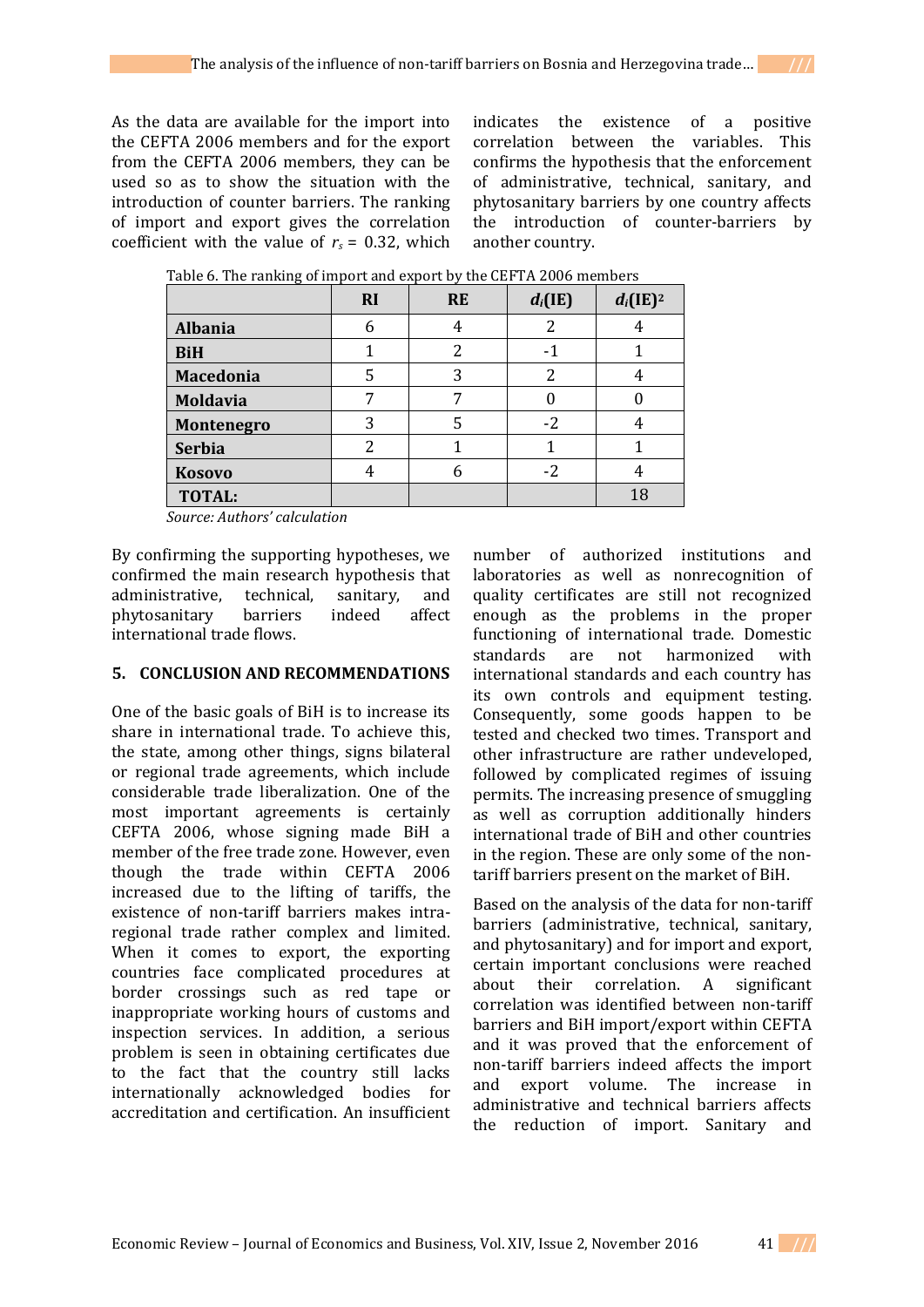phytosanitary barriers mostly affect the export of goods and services since the obtained values of their correlation coefficients are the highest. Furthermore, the enforcement of administrative, technical, sanitary, and phytosanitary barriers by one country affects the introduction of counterbarriers by another country.

What the country needs to do in the following period is to pass and implement the law as specified by the EU, since that would solve the issue of both export into the EU but also to the CEFTA member states. As a trade agreement, CEFTA 2006 has a temporary character which enables the Balkan non-EU members facilitated and better economic cooperation with the final aim of joining the EU. However, the presence on the CEFTA market needs to be kept until the very moment of joining the EU, since trade among these countries is to remain until all the countries of the region become the members of the European Union.

#### **REFERENCES**

- 1. Arsić N., Ikonić D., *Spoljnotrgovinski režimi carina u međunarodnoj trgovini*, professional article, Škola biznisa, no. 2/2011, pp. 134- 142, available at: [http://www.vps.ns.ac.rs/](http://www.vps.ns.ac.rs/%20SB/2011/6.12.pdf)  [SB/2011/6.12.pdf](http://www.vps.ns.ac.rs/%20SB/2011/6.12.pdf) , accessed: 22 January 2016
- 2. Baldwin R. E., (1970), *Nontariff Distortions of International Trade*, Washington: Brookings Institution
- 3. Bjelić, P. (2004), *Necarinske barijere u međunarodnoj trgovini,* Beograd: Prometej.
- 4. Bjelić P., Dragutinović Mitrović R., Popović Petrović I, (2013), *Administrative barriers to trade as predominant nontariff barriers in the Western Balkans trade*, ICITI, available at: [http://sites.uom.ac.mu/wtochair/attachment](http://sites.uom.ac.mu/wtochair/attachments/article/83/Predrag%20Bjelic%20-%20ADMINISTRATIVE%20BARRIERS%20TO%20TRADE%20AS%20PREDOMINANT%20NON-TARIFF.pdf) [s/article/83/Predrag%20Bjelic%20-](http://sites.uom.ac.mu/wtochair/attachments/article/83/Predrag%20Bjelic%20-%20ADMINISTRATIVE%20BARRIERS%20TO%20TRADE%20AS%20PREDOMINANT%20NON-TARIFF.pdf) [%20ADMINISTRATIVE%20BARRIERS%20TO](http://sites.uom.ac.mu/wtochair/attachments/article/83/Predrag%20Bjelic%20-%20ADMINISTRATIVE%20BARRIERS%20TO%20TRADE%20AS%20PREDOMINANT%20NON-TARIFF.pdf) [%20TRADE%20AS%20PREDOMINANT%20N](http://sites.uom.ac.mu/wtochair/attachments/article/83/Predrag%20Bjelic%20-%20ADMINISTRATIVE%20BARRIERS%20TO%20TRADE%20AS%20PREDOMINANT%20NON-TARIFF.pdf) [ON-TARIFF.pdf](http://sites.uom.ac.mu/wtochair/attachments/article/83/Predrag%20Bjelic%20-%20ADMINISTRATIVE%20BARRIERS%20TO%20TRADE%20AS%20PREDOMINANT%20NON-TARIFF.pdf) accessed: 18 December 2015
- 5. CEFTA issues paper 4 (2012), *Elimination of Non-Tariff Barriers in CEFTA*, OECD, CEFTA, available at: [http://www.oecd.org/](http://www.oecd.org/%20globalrelations/CEFTA%20Issues%20Paper%204%20Elimination_of_NTBs_in_CEFTA.pdf)  [globalrelations/CEFTA%20Issues%20Paper](http://www.oecd.org/%20globalrelations/CEFTA%20Issues%20Paper%204%20Elimination_of_NTBs_in_CEFTA.pdf) %204%20Elimination\_of\_NTBs\_in\_CEFTA.pdf, accessed: 10 October 2015
- 6. Handjiski B., Šestović L., (2011), *Barriers to Trade in Services in the CEFTA Region*, World

Bank study, Washington, available at: [http://siteresources.worldbank.org/ECAEXT](http://siteresources.worldbank.org/ECAEXT/Resources/BarrierstoTradeinServicesintheCEFTARegion.pdf) [/Resources/BarrierstoTradeinServicesintheC](http://siteresources.worldbank.org/ECAEXT/Resources/BarrierstoTradeinServicesintheCEFTARegion.pdf) [EFTARegion.pdf,](http://siteresources.worldbank.org/ECAEXT/Resources/BarrierstoTradeinServicesintheCEFTARegion.pdf) accessed: 14 November 2015

- 7. Jelisavac S., Zirojevic M., (2008), *Cooperation in the region of southeastern Europe within the framework of the CEFTA agreement*, Megatrend Review, vol.5 (1)
- 8. Karić D., (June, 2012), *Zapadni Balkan i euro integracije*, Socioeconomica – The Scientific Journal for Theory and Practice of Socio Economic Development, Vol. 1, N. 1, pp. 52 – 61. available at: [file:///C:/Users/](file:///C:/Users/%20063%20045510%20servis/Downloads/CEEOL%20Article.PDF)  [063%20045510%20servis/Downloads/CEEO](file:///C:/Users/%20063%20045510%20servis/Downloads/CEEOL%20Article.PDF) [L%20Article.PDF](file:///C:/Users/%20063%20045510%20servis/Downloads/CEEOL%20Article.PDF) accessed:18 December 2015
- 9. Kurtović S., Šiljković B., Dasić B., (December 2013), *The effect of non-tariff barriers on trading flows of Bosnia and Herzegovina within CEFTA 2006*, CEA Journal of Economics, Volume 8, Issue 2, pp. 5-22, available at: [http://www.cea.org.mk/documents/journal/](http://www.cea.org.mk/documents/journal/CEA_Journal_8-2.pdf) CEA Journal 8-2.pdf accessed: 18 December 2015
- 10. Mojsoska-Blazevski, N., Petreski, M., (2010), *Western Balkan's trade with the EU and CEFTA 2006: Evidence from Macedonian data*, MPRA Paper No. 41942, University American College, Skopje, available at: [https://mpra.ub.uni-muenchen.de/41942/](https://mpra.ub.uni-muenchen.de/41942/%201/MPRA_paper_41942.pdf)  [1/MPRA\\_paper\\_41942.pdf,](https://mpra.ub.uni-muenchen.de/41942/%201/MPRA_paper_41942.pdf) accessed: 28 December 2015
- 11. Mostetsching, A. M., (2011), *CEFTA and The European Single Market: an appropriate preparatory exercise?*, Thesis of the degree of Master of Arts in European Interdisciplinary Studies, College of Europe Natolin Campus
- 12. Perčo A., (12.05.2014.), *CEFTA: Necarinske barijere ograničavaju izvoz bh. kompanija*, Novo vrijeme news portal, available at: [http://novovrijeme.ba/cefta-necarinske](http://novovrijeme.ba/cefta-necarinske-barijere-ogranicavaju-izvoz-bh-kompanija/)[barijere-ogranicavaju-izvoz-bh-kompanija/](http://novovrijeme.ba/cefta-necarinske-barijere-ogranicavaju-izvoz-bh-kompanija/) accessed: 18 December 2015
- 13. Popović-Petrović I., (2012.), *Administrativne barijere i izgradnja institucionalnog kapaciteta u međunarodnoj trgovini*, (Doctoral dissertation), University of Belgrade, Faculty of Economics, available at: [https://fedorabg.bg.ac.rs/fedora/get/o:6271](https://fedorabg.bg.ac.rs/fedora/get/o:6271/bdef:Content/get) [/bdef:Content/get,](https://fedorabg.bg.ac.rs/fedora/get/o:6271/bdef:Content/get) accessed:12 December 2015